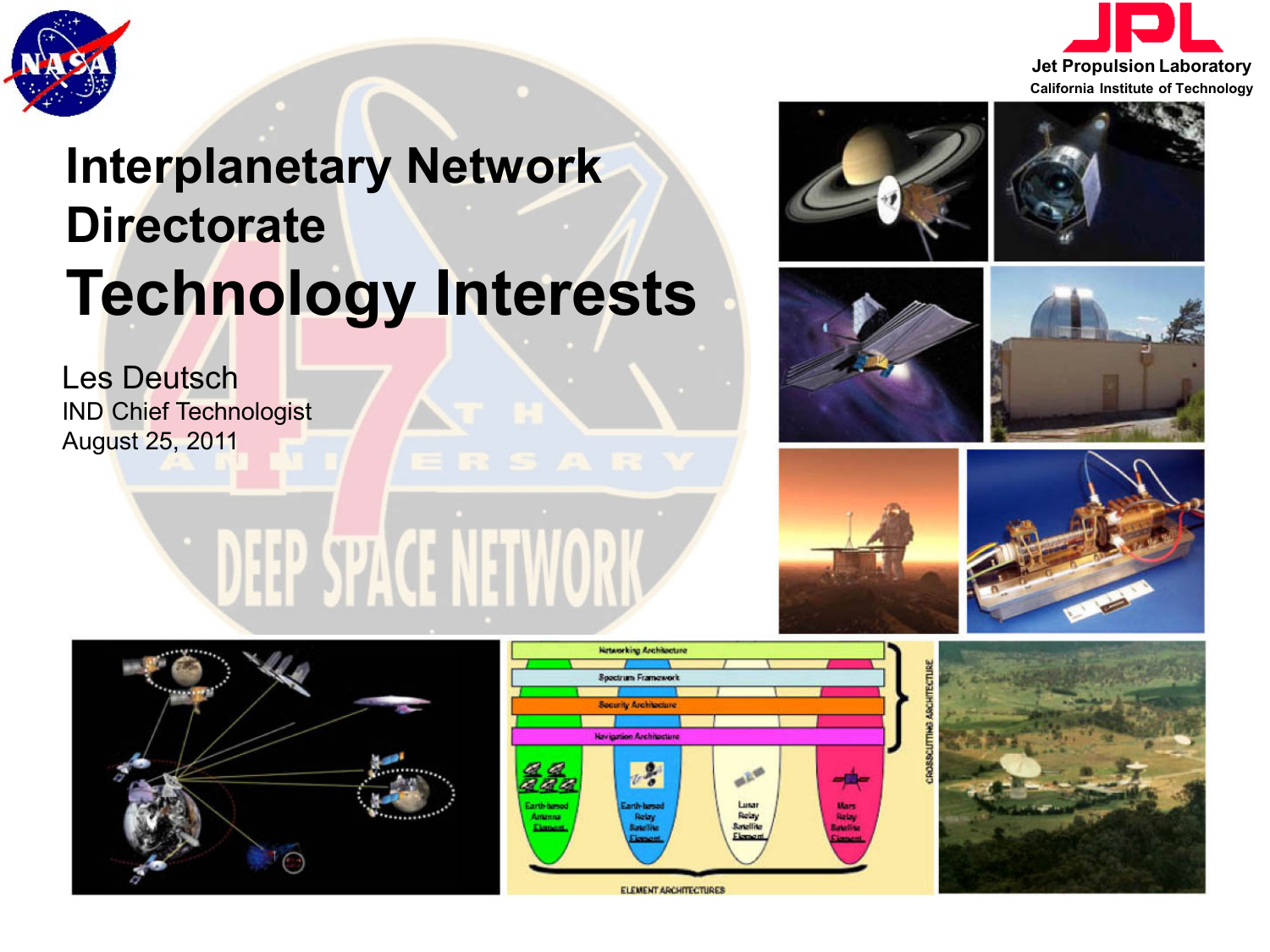

**Interplanetary Network Directorate Technology Interests Interplanetary Network Directorate Technology Interests** 

## **Optical Communications**



- **Next big step in communications: factor of 100 performance increase**
- **Main thrust is in deep space systems: JPL has lead within NASA**
	- **Efficient, low-mass flight terminals**
	- **Pointing and disturbance management systems**
	- **Earth stations**
		- **Adaptive optics**
		- **Photon-counting detectors**
	- **Atmospheric propagation research**
	- **Hybrid RF/Optical systems**
- **Optical in-situ links for Mars-like applications**
- **Working with Goddard on near-Earth optical systems**
- **Investigating advanced quantum signaling**





**Deep Space Optical Terminal**



LJD- 2 08-25-11 **Optical Communication Test Laboratory (OCTL)**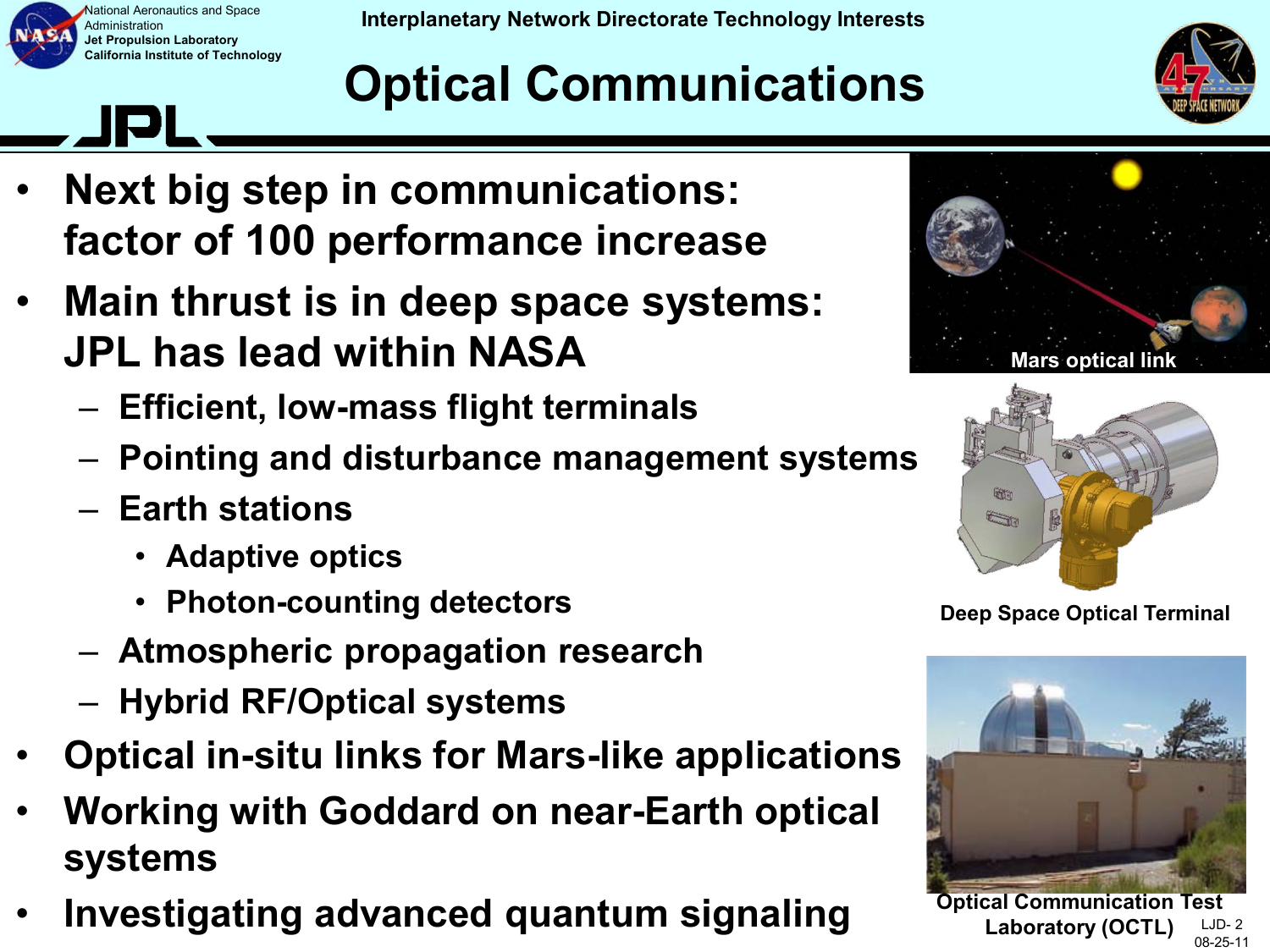

Administration **Jet Propulsion Laboratory California Institute of Technology**

Iational Aeronautics and Space **Interplanetary Network Directorate Technology Interests** 

### **Navigation Technologies**



- **Ultra-stable flight clocks**
	- **Mercury ion clocks**
	- **Quantum optical clocks**
- **Autonomous spacecraft navigation enables missions that cannot wait for "Earth-in-the-loop" decisions**
	- **Advanced onboard sensors**
	- **Calculation of trajectories onboard**
	- **Autonomous GNC**
- **Advanced radio science instruments**
	- **Synergistic with navigation technology development**





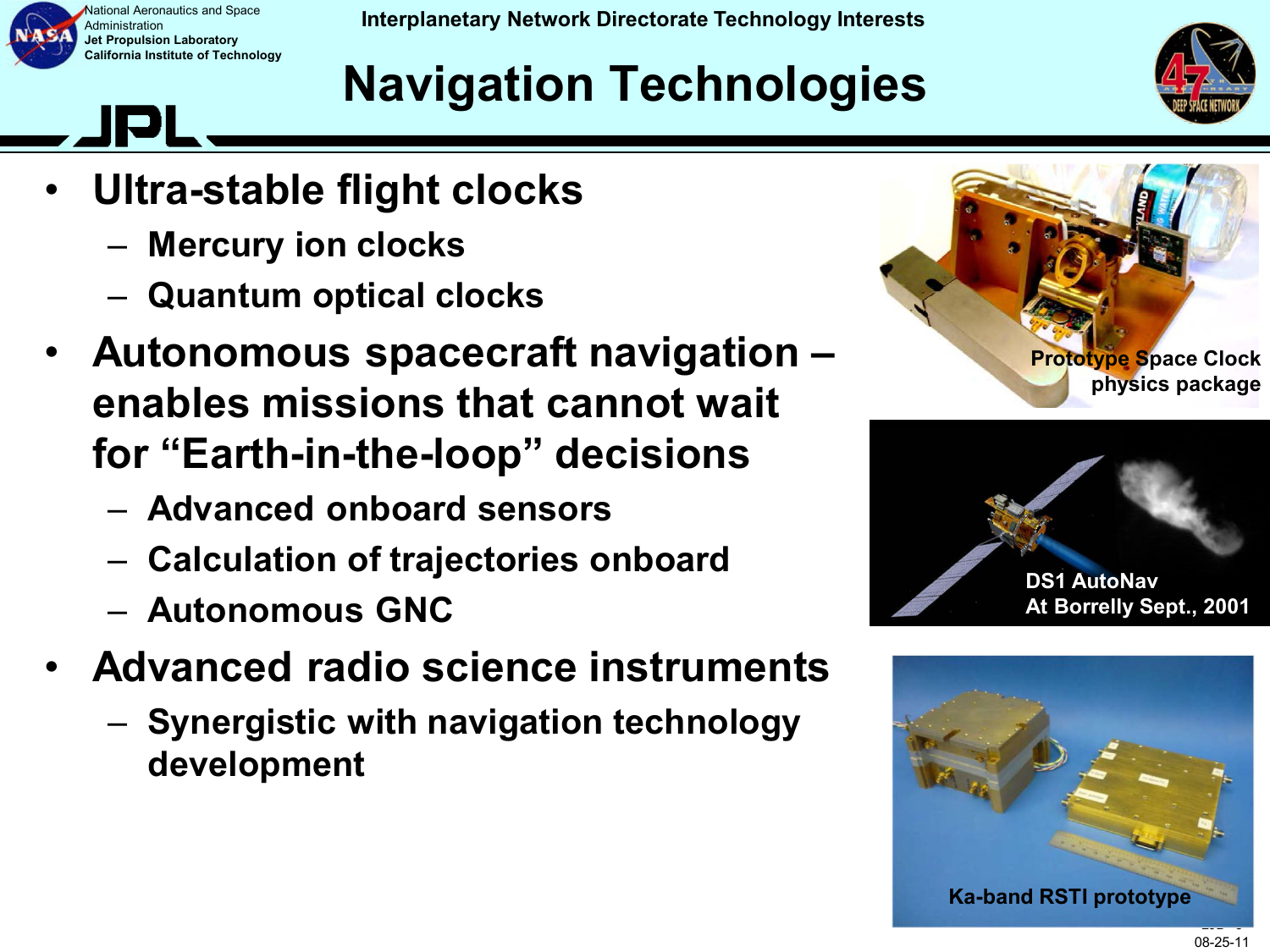

#### **California Institute of Technology Modulation, Coding, and Networking**



- **Spectral and power efficient modulation**
	- **Gaussian Mean Shift Keying (GMSK) for maximizing data rate in a limited bandwidth**
	- **8- and 16-ary signaling for squeezing the most out of the available spacecraft power**
- **Advanced error-correcting codes**
- **Data compression and compressive sampling**
- **Disruption-Tolerant Networking**
	- **Robust to long delays of deep space**
	- **Robust to temporal link availability**
	- **Guaranteed data quality**
	- **Management of message priorities**
	- **Autonomous multi-hop routing**





**Multi-hop DTN routing**